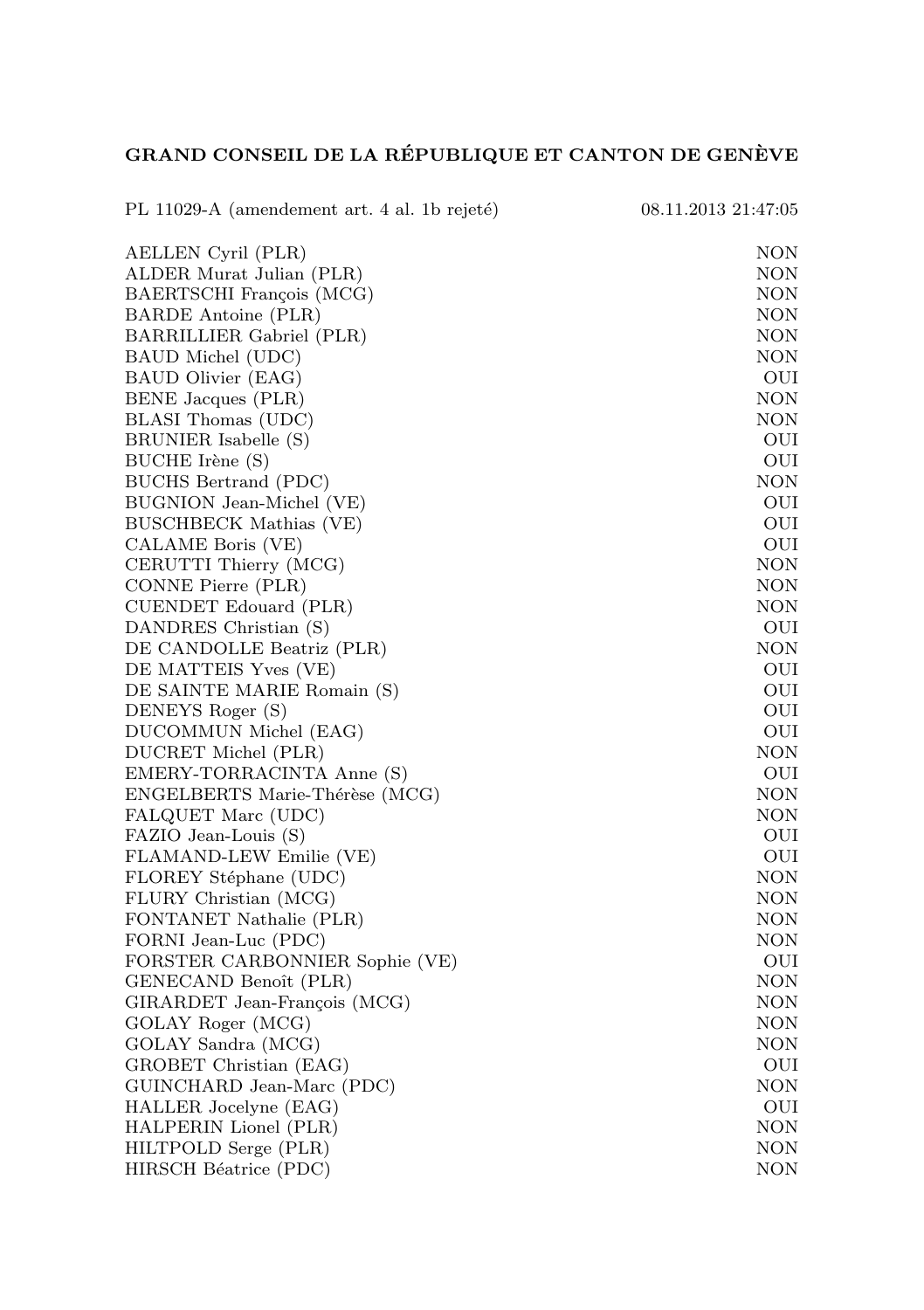| HOHL Frédéric (PLR)             | NON        |
|---------------------------------|------------|
| IVANOV Christo (UDC)            | NON        |
| JEANNERET Claude (MCG)          | NON        |
| JOYE Philippe (MCG)             | NON        |
| KLOPMANN Sarah (VE)             | OUI        |
| LANCE François (PDC)            | NON        |
| LEFORT François (VE)            | OUI        |
| LEYVRAZ Eric (UDC)              | NON        |
| LUSSI Patrick (UDC)             | NON        |
| MAENDLY Norbert (UDC)           | NON        |
| MAGNIN Danièle (MCG)            | NON        |
| MARTI Caroline (S)              | OUI        |
| MAZZONE Lisa (VE)               | OUI        |
| MEDEIROS Carlos (MCG)           | NON        |
| MEISSNER Christina (UDC)        | NON        |
| METTAN Guy (PDC)                | NON        |
| MIZRAHI Cyril (S)               | OUI        |
| MONTANT Bénédicte (PLR)         | NON        |
| MOYARD Salima (S)               | OUI        |
| ORSINI Magali (EAG)             | ABS        |
| PAGANI Rémy (EAG)               | OUI        |
| PERLER Frédérique (VE)          | OUI        |
| PISTIS Sandro (MCG)             | NON        |
| PYTHON André (MCG)              | NON        |
| RAPPAZ Henry (MCG)              | NON        |
| RIEDWEG Bernhard (UDC)          | NON        |
| RIELLE Jean-Charles (S)         | OUI        |
| ROMAIN Jean (PLR)               | NON        |
| RONGET Pierre (PLR)             | NON        |
| ROSET Martine (PDC)             | NON        |
| SANCHEZ Jean (MCG)              | NON        |
| SCHNEIDER HAUSSER Lydia (S)     | OUI        |
| SLATKINE Ivan (PLR)             | NON        |
| SPUHLER Pascal (MCG)            | NON        |
| STAUFFER Eric (MCG)             | NON        |
| VANEK Pierre (EAG)              | OUI        |
| VELASCO Alberto (S)             | OUI        |
| VON ARX-VERNON Anne Marie (PDC) | NON        |
| VOUMARD Jean-Marie (MCG)        | NON        |
| WEISS Pierre (PLR)              | NON        |
| WENGER Salika (EAG)             | OUI        |
| WENGER Thomas (S)               | OUI        |
| WICKY Raymond (PLR)             | NON        |
| ZACHARIAS Ronald (MCG)          | NON        |
| ZAUGG Christian (EAG)           | OUI        |
| ZAUGG Daniel (PLR)              | <b>NON</b> |
|                                 |            |